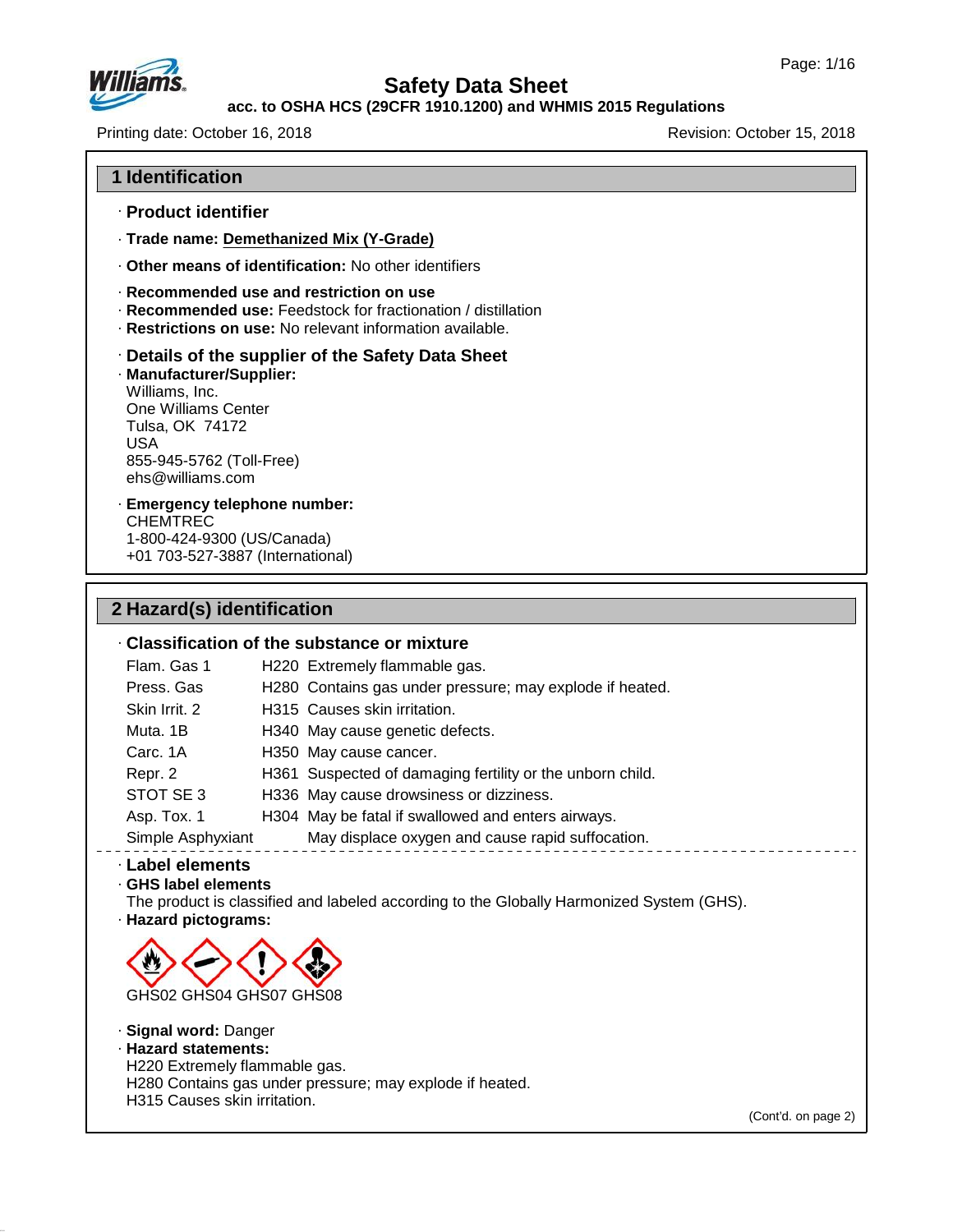

**acc. to OSHA HCS (29CFR 1910.1200) and WHMIS 2015 Regulations**

Printing date: October 16, 2018 **Revision: October 15, 2018** Revision: October 15, 2018

**Trade name: Demethanized Mix (Y-Grade)**

(Cont'd. of page 1) H340 May cause genetic defects. H350 May cause cancer. H361 Suspected of damaging fertility or the unborn child. H336 May cause drowsiness or dizziness. H304 May be fatal if swallowed and enters airways. May displace oxygen and cause rapid suffocation. · **Precautionary statements:** P201 Obtain special instructions before use. P202 Do not handle until all safety precautions have been read and understood.<br>P210 Keep away from heat/sparks/open flames/hot surfaces. - No smoking. Keep away from heat/sparks/open flames/hot surfaces. - No smoking. P233 Keep container tightly closed.<br>P261 Avoid breathing gas. P261 Avoid breathing gas.<br>P264 Wash thoroughly after Wash thoroughly after handling. P271 Use only outdoors or in a well-ventilated area. P280 Wear protective gloves/protective clothing/eye protection/face protection. P301+P310 If swallowed: Immediately call a poison center/doctor. Do NOT induce vomiting. P302+P352 If on skin: Wash with plenty of soap and water. P304+P340 IF INHALED: Remove person to fresh air and keep comfortable for breathing. P308+P313 IF exposed or concerned: Get medical advice/attention. P332+P313 If skin irritation occurs: Get medical advice/attention. P362+P364 Take off contaminated clothing and wash it before reuse. P377 Leaking gas fire: Do not extinguish, unless leak can be stopped safely.<br>P381 Eliminate all ignition sources if safe to do so. P381 Eliminate all ignition sources if safe to do so.<br>P405 Store locked up. Store locked up. P410+P403 Protect from sunlight. Store in a well-ventilated place.<br>P501 Dispose of contents/container in accordance wit Dispose of contents/container in accordance with local/regional/national/international regulations. \_\_\_\_\_\_\_\_\_\_\_\_\_\_\_\_ · **Other hazards** There are no other hazards nototherwise classified that have been identified.

## **3 Composition/information on ingredients**

#### · **Chemical characterization: Mixtures**

### · **Components:**

47.0.13

| <b>OUTINUILUS.</b> |                                                             |                     |
|--------------------|-------------------------------------------------------------|---------------------|
|                    | $74-98-6$ Propane<br>Flam. Gas 1, H220<br>Simple Asphyxiant | <70%                |
| 74-84-0 Ethane     | Flam. Gas 1, H220<br>Press. Gas, H280<br>Simple Asphyxiant  | <65%                |
| 106-97-8 butane    | Elam. Gas 1, H220<br>Press. Gas, H280<br>Simple Asphyxiant  | < 35%               |
|                    | 75-28-5 isobutane<br>Flam. Gas 1, H220                      | < 15%               |
|                    |                                                             | (Cont'd. on page 3) |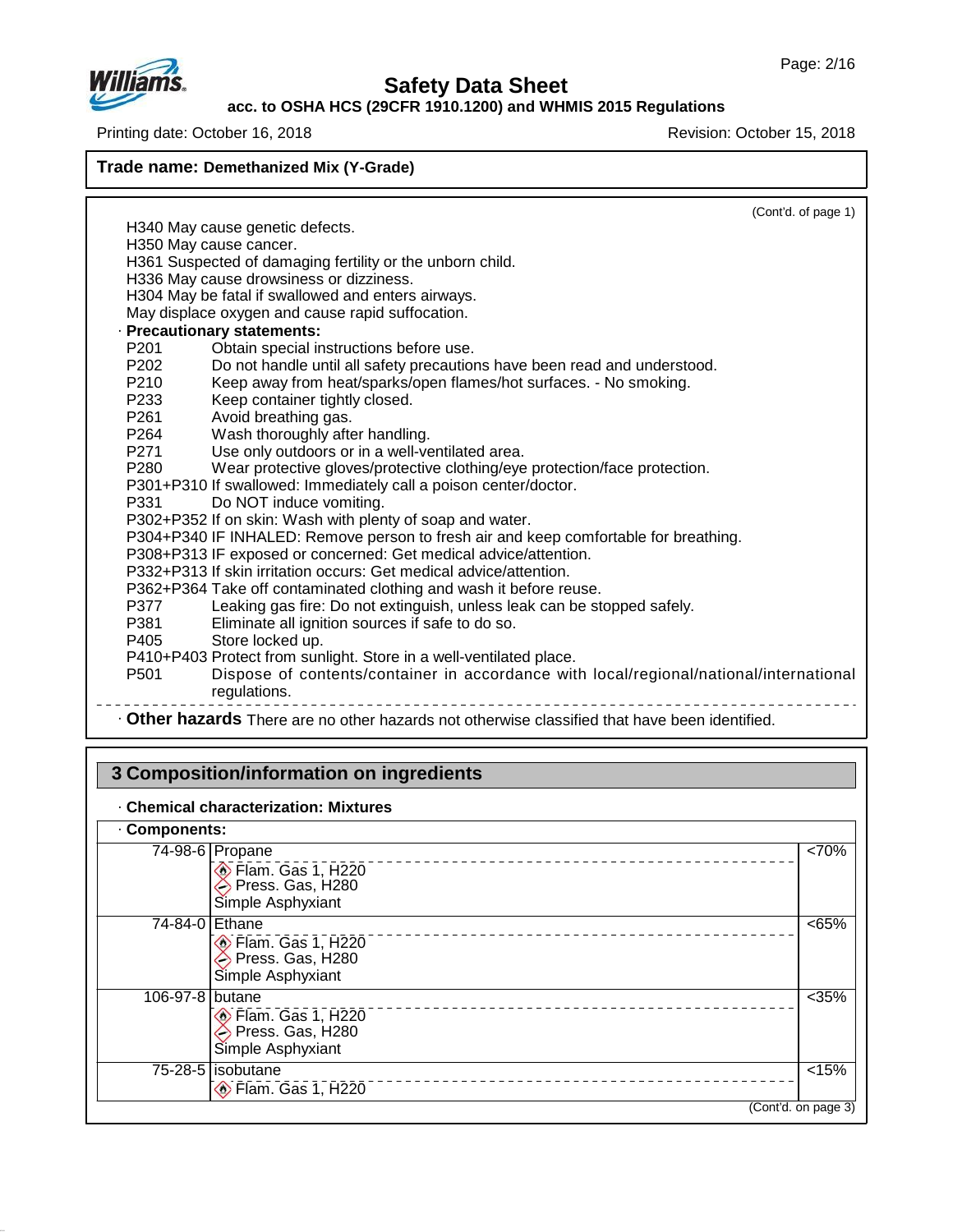

## **Safety Data Sheet**

**acc. to OSHA HCS (29CFR 1910.1200) and WHMIS 2015 Regulations**

Printing date: October 16, 2018 **Printing date: October 16, 2018** 

|                  |                                                                                                                                                                                  | (Cont'd. of page 2) |
|------------------|----------------------------------------------------------------------------------------------------------------------------------------------------------------------------------|---------------------|
|                  | Press. Gas, H280                                                                                                                                                                 |                     |
|                  | Simple Asphyxiant                                                                                                                                                                |                     |
|                  | 78-78-4 isopentane<br>Flam. Liq. 1, H224<br><b>&amp; Asp. Tox. 1, H304</b><br>STOT SE 3, H336                                                                                    | < 10%               |
|                  | 109-66-0 pentane<br>Flam. Liq. 2, H225<br><b>&amp; Asp. Tox. 1, H304</b><br>$\bigcirc$ STOT SE 3, H336                                                                           | < 10%               |
|                  | 108-87-2 methylcyclohexane<br>$\circ$ Flam. Liq. 2, H225<br><b>&amp; Asp. Tox. 1, H304</b><br>Skin Irrit. 2, H315; STOT SE 3, H336                                               | $< 4.5\%$           |
|                  | 110-54-3 n-hexane<br>$\circ$ Flam. Lig. 2, H225<br><b>&amp;</b> Repr. 2, H361; STOT RE 2, H373; Asp. Tox. 1, H304<br>Skin Irrit. 2, H315; STOT SE 3, H336<br>Eye Irrit. 2B, H320 | $\sqrt{3.5\%}$      |
|                  | 107-83-5   Isohexane<br><b>Elam.</b> Liq. 2, H225<br><b>&amp; Asp. Tox. 1, H304</b><br>Skin Irrit. 2, H315; STOT SE 3, H336                                                      | $<$ 3%              |
| 142-82-5 heptane | $\circledcirc$ Flam. Liq. 2, H225<br><b>Asp. Tox. 1, H304</b><br>Skin Irrit. 2, H315; STOT SE 3, H336<br>Eye Irrit. 2B, H320                                                     | 2.5%                |
| 110-82-7         | cyclohexane<br><b>Elam.</b> Liq. 2, H225<br><b>&amp; Asp. Tox. 1, H304</b><br>Skin Irrit. 2, H315; STOT SE 3, H336                                                               | 2%                  |
| 96-37-7          | methylcyclopentane<br>Flam. Liq. 2, H225                                                                                                                                         | <2%                 |
|                  | 589-34-4 3-methylhexane<br>$\circledcirc$ Flam. Liq. 2, H225<br><b>Asp. Tox. 1, H304</b><br>Skin Irrit. 2, H315; STOT SE 3, H336                                                 | 1.5%                |
|                  | 96-14-0 3-methylpentane<br><b>Elam.</b> Lig. 2, H225<br><b>&amp; Asp. Tox. 1, H304</b><br>Skin Irrit. 2, H315; STOT SE 3, H336                                                   | $1.5\%$             |
|                  | 31394-54-4 2-Methylhexane<br>________________________________<br>$\circ$ Flam. Liq. 2, H225<br>Asp. Tox. 1, H304<br>Skin Irrit. 2, H315; STOT SE 3, H336                         | $< 1.5\%$           |
|                  |                                                                                                                                                                                  |                     |
| 71-43-2 benzene  | ______________________________<br>$\circledcirc$ Flam. Liq. 2, H225                                                                                                              | $\overline{1\%}$    |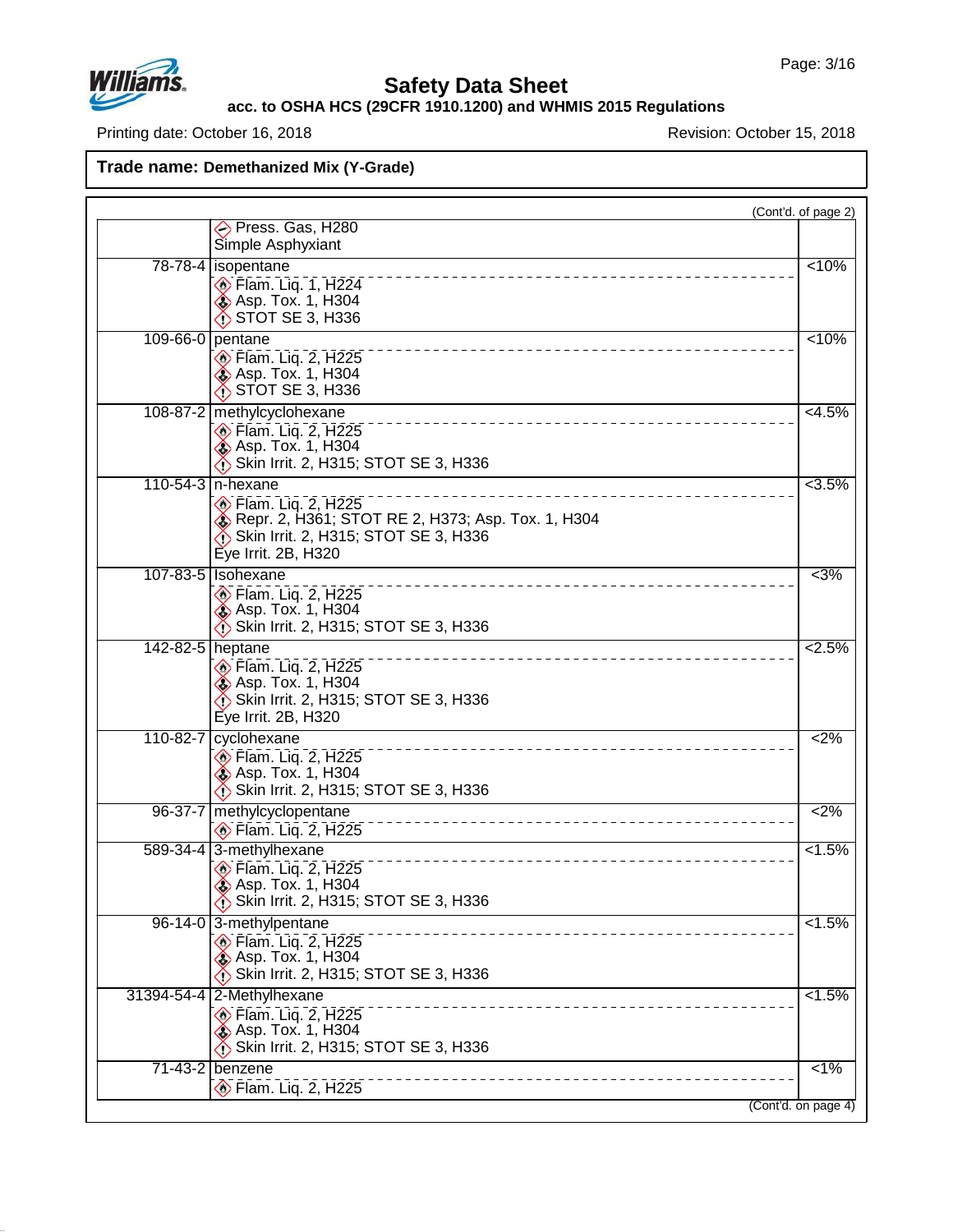

**acc. to OSHA HCS (29CFR 1910.1200) and WHMIS 2015 Regulations**

Printing date: October 16, 2018 **Revision: October 15, 2018** Revision: October 15, 2018

**Trade name: Demethanized Mix (Y-Grade)**

| <b>&amp; Muta. 1B, H340; Carc. 1A, H350; STOT RE 1, H372; Asp. Tox. 1, H304</b><br>Skin Irrit. 2, H315; Eye Irrit. 2A, H319 | (Cont'd. of page 3) |
|-----------------------------------------------------------------------------------------------------------------------------|---------------------|
| 287-92-3   cyclopentane<br><b>Elam.</b> Liq. 2, H225                                                                        | $1\%$               |
| 74-93-1 Methyl mercaptan<br>Flam. Gas 1, H220<br>Press. Gas, H280<br>Acute Tox. 3, H331                                     | $1\%$               |
| 75-33-2   Isopropyl mercaptan<br>Acute Tox. 3, H301<br>Skin Irrit. 2, H315; Eye Irrit. 2A, H319; STOT SE 3, H335            | $< 0.5\%$           |
| 75-83-2 Neohexane<br>⊙ Flam. Liq. 2, H225<br>← Asp. Tox. 1, H304<br>Skin Irrit. 2, H315; STOT SE 3, H336                    | $< 0.5\%$           |

#### · **Additional information:**

For the listed ingredient(s), the identity and/or exact percentage(s) are being withheld as a trade secret. For the wording of the listed Hazard Statements, refer to section 16.

### **4 First-aid measures**

#### · **Description of first aid measures**

#### · **After inhalation:**

Supply fresh air.

Provide oxygen treatment if affected person has difficulty breathing.

If experiencing respiratory symptoms: Call a poison center/doctor.

In case of unconsciousness place patient stably in side position for transportation.

· **After skin contact:**

In cases of frostbite from liquefied gas or from high-pressure systems, rinse with plenty of water. Do not remove clothing.

Wash with soap and water.

If skin irritation continues, consult a doctor.

· **After eye contact:**

Remove contact lenses if worn.

Rinse opened eye for several minutes under running water. If symptoms persist, consult a doctor.

· **After swallowing:**

Unlikely route of exposure.

Do not induce vomiting; immediately call for medical help.

· **Most important symptoms and effects, both acute and delayed:**

- Breathing difficulty
- **Dizziness**

Coughing

Frostbite from liquefied gas or high-pressure systems.

Irritant to skin and mucous membranes.

**Disorientation** 

#### · **Danger:**

47.0.13

Danger of impaired breathing. May be fatal if swallowed and enters airways.

(Cont'd. on page 5)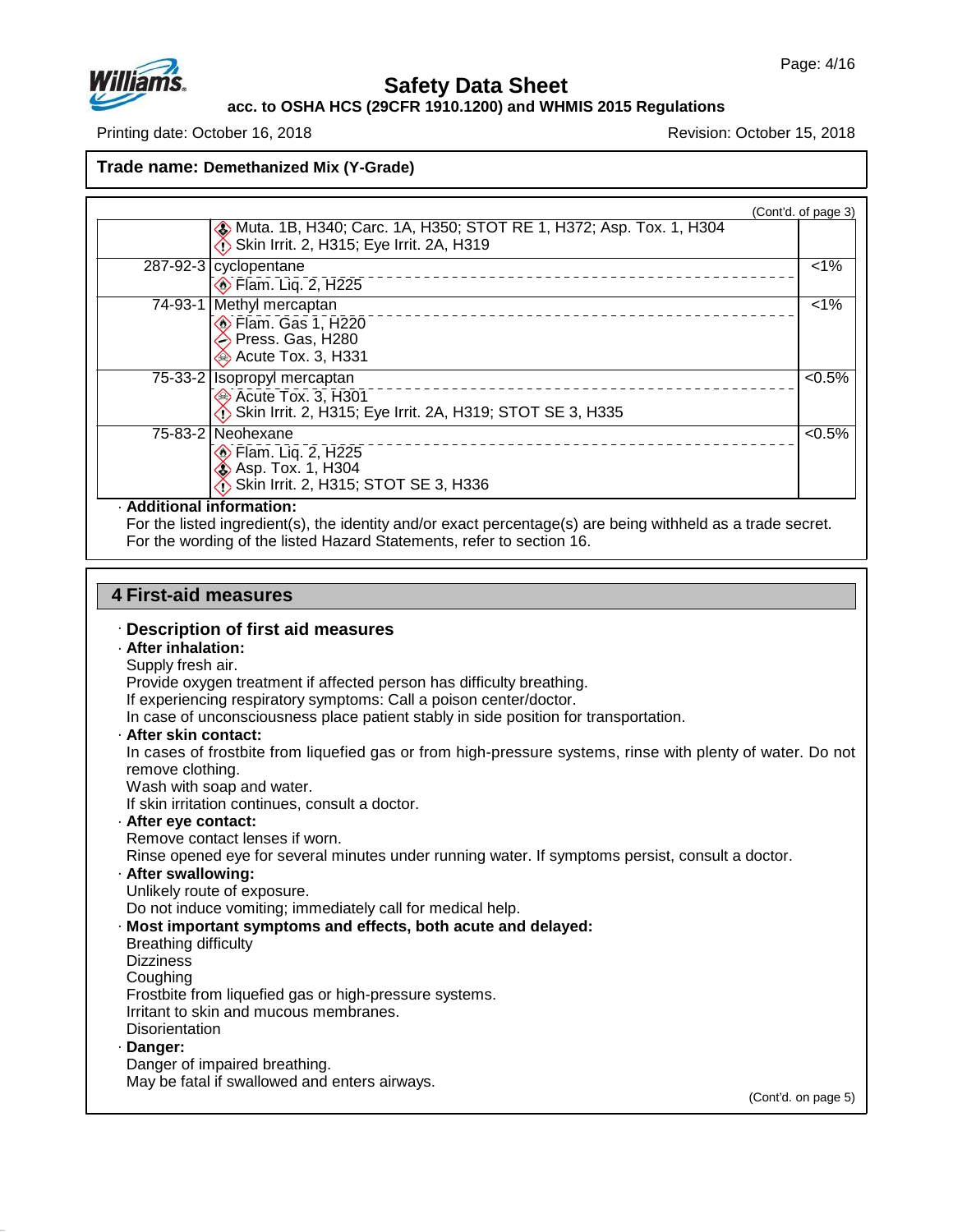

**acc. to OSHA HCS (29CFR 1910.1200) and WHMIS 2015 Regulations**

Printing date: October 16, 2018 **Revision: October 15, 2018** Revision: October 15, 2018

**Trade name: Demethanized Mix (Y-Grade)**

(Cont'd. of page 4)

May cause drowsiness or dizziness. Suspected of damaging fertility or the unborn child. May cause cancer. May cause genetic defects.

· **Indication of any immediate medical attention and special treatment needed:**

If necessary oxygen respiration treatment.

Later observation for pneumonia and pulmonary edema.

## **5 Fire-fighting measures**

### · **Extinguishing media**

· **Suitable extinguishing agents:** Gaseous extinguishing agents Carbon dioxide Foam Water fog / haze

Fire-extinguishing powder

- · **For safety reasons unsuitable extinguishing agents:** Water stream.
- · **Special hazards arising from the substance or mixture**

Danger of receptacles bursting because of high vapor pressure if heated. Extremely flammable gas.

Hazardous gases may be released if heated above the decomposition point.

· **Advice for firefighters**

## · **Protective equipment:**

47.0.13

Wear self-contained respiratory protective device.

- Wear fully protective suit.
- · **Additional information:**

Eliminate all ignition sources if safe to do so.

In case of major fire and large quantities: Evacuate area. Fight fire remotely due to the risk of explosion. Leaking gas fire: Do not extinguish, unless leak can be stopped safely.

### **6 Accidental release measures**

· **Personal precautions, protective equipment and emergency procedures** Isolate area and prevent access. Wear protective equipment. Keep unprotected persons away. Ensure adequate ventilation. Keep away from ignition sources. Take precautionary measures against static discharge. Use respiratory protective device against the effects of fumes/dust/aerosol. Protect from heat. · **Environmental precautions** Inform respective authorities in case of seepage into water course or sewage system. Inform authorities in case of gas release. · **Methods and material for containment and cleaning up** Allow to evaporate. · **Reference to other sections**

See Section 7 for information on safe handling. See Section 8 for information on personal protection equipment.

(Cont'd. on page 6)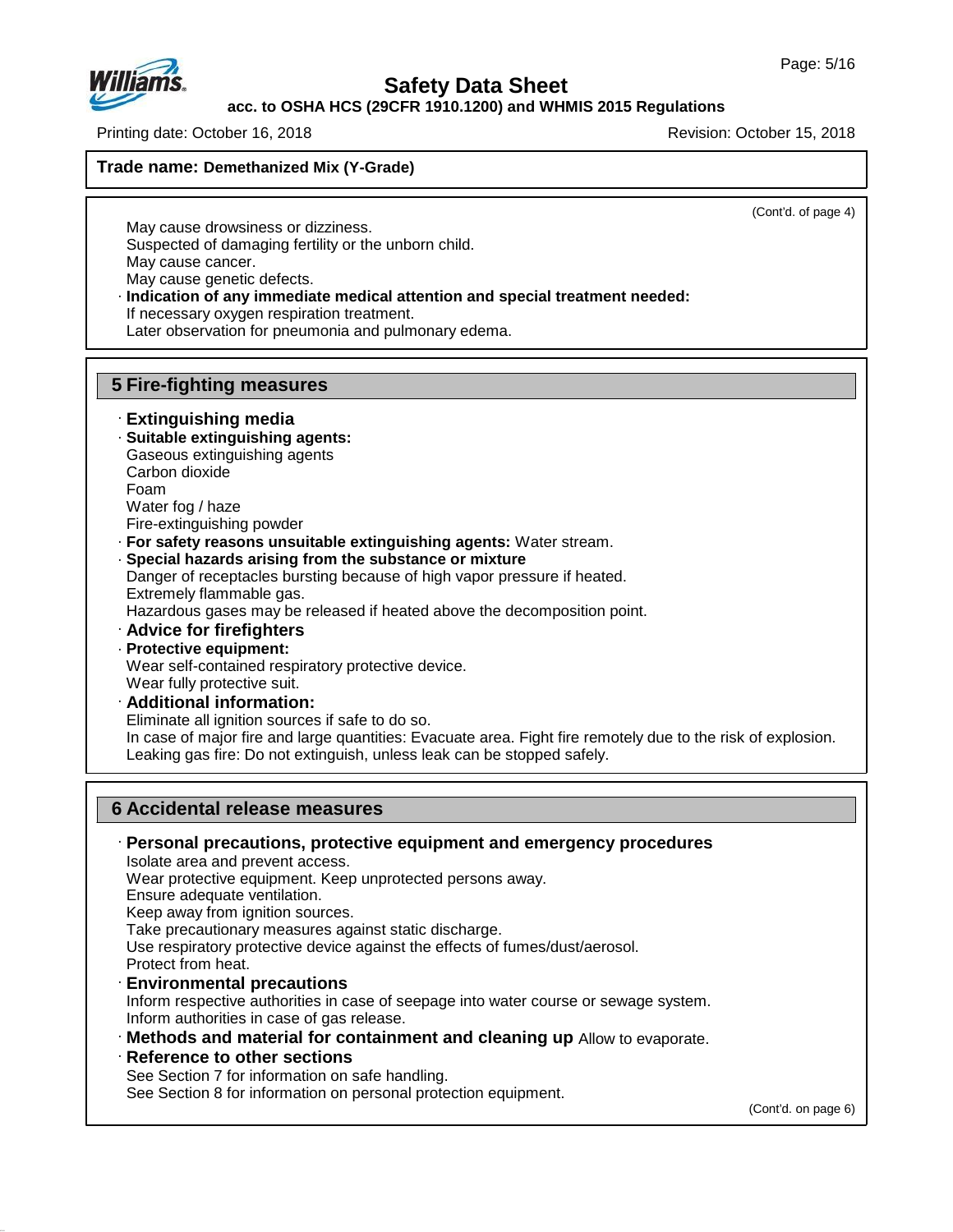

**acc. to OSHA HCS (29CFR 1910.1200) and WHMIS 2015 Regulations**

Printing date: October 16, 2018 **Revision: October 15, 2018** Revision: October 15, 2018

**Trade name: Demethanized Mix (Y-Grade)**

(Cont'd. of page 5)

See Section 13 for disposal information.

### **7 Handling and storage**

### · **Handling**

- · **Precautions for safe handling:** Use enclosed means of conveyance.
- · **Information about protection against explosions and fires:**
- Keep ignition sources away Do not smoke.
- Protect against electrostatic charges.

Ground/bond container and receiving equipment.

Emergency cooling must be available in case of nearby fire.

Flammable gas-air mixtures may be formed in empty containers/receptacles.

· **Conditions for safe storage, including any incompatibilities**

· **Requirements to be met by storerooms and receptacles:**

- Avoid storage near extreme heat, ignition sources or open flame.
- · **Information about storage in one common storage facility:** Store away from foodstuffs. Store away from oxidizing agents.
- · **Further information about storage conditions:** Store in a cool place. Heat will increase pressure and may lead to the receptacle bursting.
- · **Specific end use(s)** No relevant information available.

## **8 Exposure controls/personal protection**

### · **Control parameters**

47.0.13

| 74-98-6 Propane |                                                             |
|-----------------|-------------------------------------------------------------|
| PEL (USA)       | Long-term value: $1800 \text{ mg/m}^3$ , $1000 \text{ ppm}$ |
| REL (USA)       | Long-term value: $1800$ mg/m <sup>3</sup> , $1000$ ppm      |
| TLV (USA)       | refer to Appendix F in TLVs&BEIs book; D, EX                |
| EL (Canada)     | Simple asphyxiant; EX                                       |
| EV (Canada)     | Long-term value: 1,000 ppm<br>revoked as of 01/01/18        |
|                 | LMPE (Mexico) Long-term value: 1000 ppm                     |
| 74-84-0 Ethane  |                                                             |
| TLV (USA)       | Refer to Appendix F in TLVs & BEIs book; (D, EX)            |
| EL (Canada)     | simple asphyxiant; EX                                       |
| EV (Canada)     | Long-term value: 1,000 ppm<br>revoked as of 01/01/18        |
|                 | LMPE (Mexico)   Long-term value: 1000 ppm                   |
| 106-97-8 butane |                                                             |
| REL (USA)       | Long-term value: $1900 \,\mathrm{mg/m^3}$ , 800 ppm         |
| TLV (USA)       | Short-term value: 2370 mg/m <sup>3</sup> , 1000 ppm<br>(EX) |
|                 | (Cont'd. on page 7)                                         |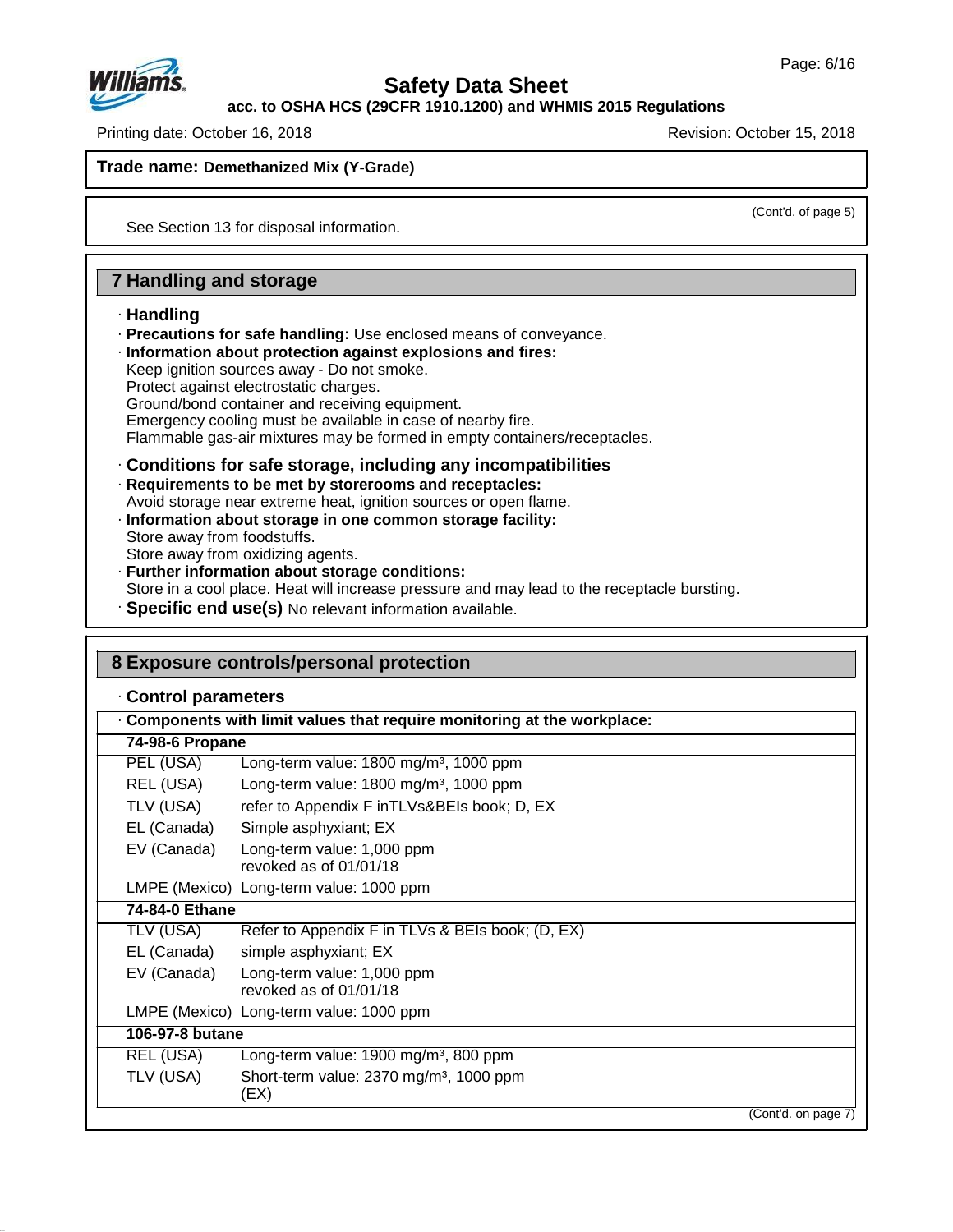

## **Safety Data Sheet**

### **acc. to OSHA HCS (29CFR 1910.1200) and WHMIS 2015 Regulations**

Printing date: October 16, 2018 **Printing date: October 16, 2018** 

|                            | (Cont'd. of page 6)                                                                                                       |  |
|----------------------------|---------------------------------------------------------------------------------------------------------------------------|--|
| EL (Canada)                | Short-term value: 1000 ppm<br>EX                                                                                          |  |
| EV (Canada)                | Long-term value: 800 ppm<br>revoked as of 01/01/18                                                                        |  |
|                            | LMPE (Mexico) Long-term value: 1000 ppm                                                                                   |  |
| 75-28-5 isobutane          |                                                                                                                           |  |
| TLV (USA)                  | Short-term value: 2370 mg/m <sup>3</sup> , 1000 ppm<br>(EX)                                                               |  |
| EL (Canada)                | Short-term value: 1000 ppm<br>EX.                                                                                         |  |
| EV (Canada)                | Long-term value: 800 ppm<br>revoked as of 01/01/18                                                                        |  |
|                            | LMPE (Mexico)   Long-term value: 1000 ppm                                                                                 |  |
| 78-78-4 isopentane         |                                                                                                                           |  |
| PEL (USA)                  | Long-term value: 2950 mg/m <sup>3</sup> , 1000 ppm                                                                        |  |
| TLV (USA)                  | Long-term value: 2950 mg/m <sup>3</sup> , 1000 ppm                                                                        |  |
| EL (Canada)                | Long-term value: 1000 ppm                                                                                                 |  |
| EV (Canada)                | Short-term value: 2,210 mg/m <sup>3</sup> , 750 ppm<br>Long-term value: 1,770 mg/m <sup>3</sup> , 600 ppm                 |  |
|                            | LMPE (Mexico) Long-term value: 600 ppm                                                                                    |  |
| 109-66-0 pentane           |                                                                                                                           |  |
| PEL (USA)                  | Long-term value: 2950 mg/m <sup>3</sup> , 1000 ppm                                                                        |  |
| REL (USA)                  | Long-term value: 350 mg/m <sup>3</sup> , 120 ppm<br>Ceiling limit value: 1800* mg/m <sup>3</sup> , 610* ppm<br>$*$ 15-min |  |
| TLV (USA)                  | Long-term value: $2950$ mg/m <sup>3</sup> , 1000 ppm                                                                      |  |
| EL (Canada)                | Long-term value: 1000 ppm                                                                                                 |  |
| EV (Canada)                | Short-term value: 2,210 mg/m <sup>3</sup> , 750 ppm<br>Long-term value: 1,770 mg/m <sup>3</sup> , 600 ppm                 |  |
|                            | LMPE (Mexico) Long-term value: 600 ppm                                                                                    |  |
| 108-87-2 methylcyclohexane |                                                                                                                           |  |
| PEL (USA)                  | Long-term value: 2000 mg/m <sup>3</sup> , 500 ppm                                                                         |  |
| REL (USA)                  | Long-term value: 1600 mg/m <sup>3</sup> , 400 ppm                                                                         |  |
| TLV (USA)                  | Long-term value: 1610 mg/m <sup>3</sup> , 400 ppm                                                                         |  |
| EL (Canada)                | Long-term value: 400 ppm                                                                                                  |  |
| EV (Canada)                | Long-term value: 1,600 mg/m <sup>3</sup> , 400 ppm                                                                        |  |
|                            | LMPE (Mexico) Long-term value: 400 ppm                                                                                    |  |
| 110-54-3 n-hexane          |                                                                                                                           |  |
| PEL (USA)                  | Long-term value: 1800 mg/m <sup>3</sup> , 500 ppm                                                                         |  |
| REL (USA)                  | Long-term value: 180 mg/m <sup>3</sup> , 50 ppm                                                                           |  |
| TLV (USA)                  | Long-term value: 176 mg/m <sup>3</sup> , 50 ppm<br>Skin; BEI                                                              |  |
| EL (Canada)                | Long-term value: 20 ppm                                                                                                   |  |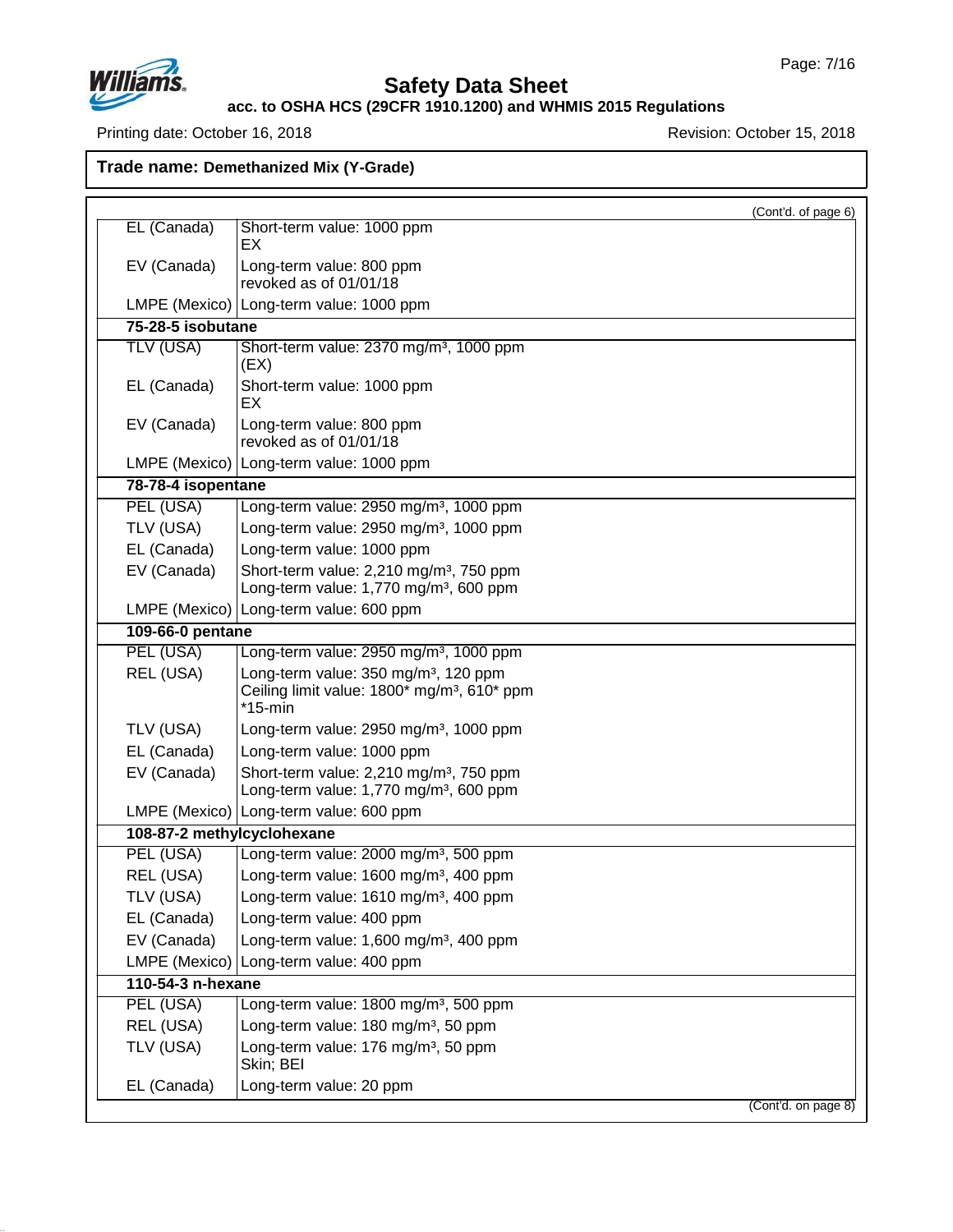

# **Safety Data Sheet**

**acc. to OSHA HCS (29CFR 1910.1200) and WHMIS 2015 Regulations**

Printing date: October 16, 2018 **Printing date: October 16, 2018** 

|                            |                                                                                                                           | (Cont'd. of page 7) |
|----------------------------|---------------------------------------------------------------------------------------------------------------------------|---------------------|
|                            | <b>Skin</b>                                                                                                               |                     |
| EV (Canada)                | Long-term value: 176 mg/m <sup>3</sup> , 50 ppm                                                                           |                     |
|                            | LMPE (Mexico) Long-term value: 50 ppm<br>PIEL, IBE                                                                        |                     |
| 107-83-5 Isohexane         |                                                                                                                           |                     |
| <b>REL (USA)</b>           | Long-term value: 350 mg/m <sup>3</sup> , 100 ppm<br>Ceiling limit value: 1800* mg/m <sup>3</sup> , 510* ppm<br>$*$ 15-min |                     |
| TLV (USA)                  | Short-term value: 3500 mg/m <sup>3</sup> , 1000 ppm<br>Long-term value: 1760 mg/m <sup>3</sup> , 500 ppm                  |                     |
| EL (Canada)                | Long-term value: 200 ppm                                                                                                  |                     |
| LMPE (Mexico)              | Short-term value: 1000 ppm<br>Long-term value: 500 ppm                                                                    |                     |
| 142-82-5 heptane           |                                                                                                                           |                     |
| PEL (USA)                  | Long-term value: 2000 mg/m <sup>3</sup> , 500 ppm                                                                         |                     |
| REL (USA)                  | Long-term value: 350 mg/m <sup>3</sup> , 85 ppm<br>Ceiling limit value: 1800* mg/m <sup>3</sup> , 440* ppm<br>*15-min     |                     |
| TLV (USA)                  | Short-term value: 2050 mg/m <sup>3</sup> , 500 ppm<br>Long-term value: 1640 mg/m <sup>3</sup> , 400 ppm                   |                     |
| EL (Canada)                | Short-term value: 500 ppm<br>Long-term value: 400 ppm                                                                     |                     |
| EV (Canada)                | Short-term value: 2045 mg/m <sup>3</sup> , 500 ppm<br>Long-term value: 1635 mg/m <sup>3</sup> , 400 ppm                   |                     |
|                            | LMPE (Mexico) Short-term value: 500 ppm<br>Long-term value: 400 ppm                                                       |                     |
| 110-82-7 cyclohexane       |                                                                                                                           |                     |
| PEL (USA)                  | Long-term value: 1050 mg/m <sup>3</sup> , 300 ppm                                                                         |                     |
| REL (USA)                  | Long-term value: 1050 mg/m <sup>3</sup> , 300 ppm                                                                         |                     |
| TLV (USA)                  | Long-term value: 344 mg/m <sup>3</sup> , 100 ppm                                                                          |                     |
| EL (Canada)                | Long-term value: 100 ppm                                                                                                  |                     |
| EV (Canada)                | Long-term value: 100 ppm                                                                                                  |                     |
|                            | LMPE (Mexico) Long-term value: 100 ppm                                                                                    |                     |
| 96-37-7 methylcyclopentane |                                                                                                                           |                     |
| <b>REL (USA)</b>           | Long-term value: 350 mg/m <sup>3</sup> , 100 ppm<br>Ceiling limit value: 1800* mg/m <sup>3</sup> , 510* ppm<br>*15-min    |                     |
| TLV (USA)                  | Short-term value: 3500 mg/m <sup>3</sup> , 1000 ppm<br>Long-term value: 1760 mg/m <sup>3</sup> , 500 ppm                  |                     |
| 589-34-4 3-methylhexane    |                                                                                                                           |                     |
| TLV (USA)                  | Short-term value: 2050 mg/m <sup>3</sup> , 500 ppm<br>Long-term value: 1640 mg/m <sup>3</sup> , 400 ppm                   |                     |
|                            | LMPE (Mexico) Short-term value: 500 ppm<br>Long-term value: 400 ppm                                                       |                     |
|                            |                                                                                                                           | (Cont'd. on page 9) |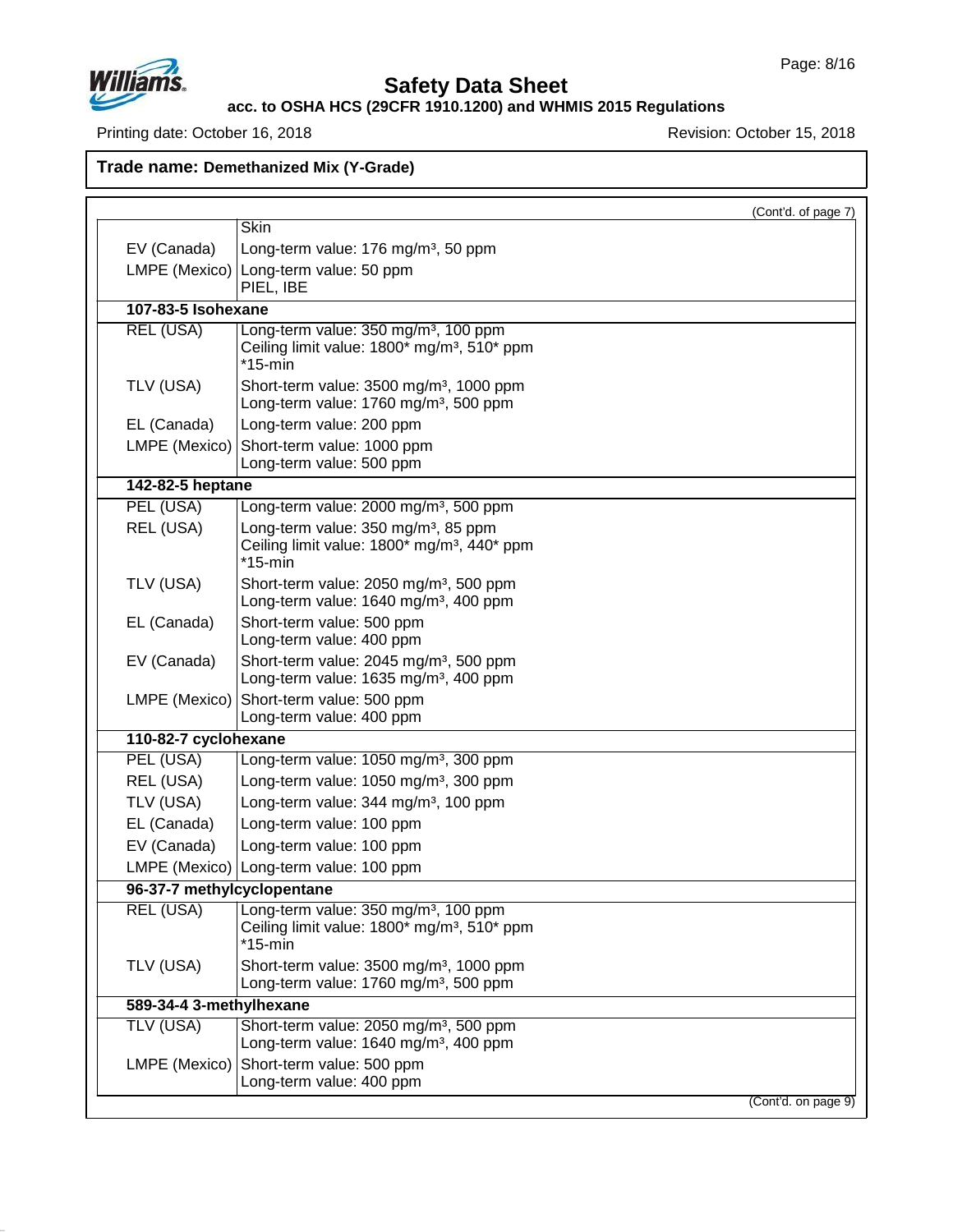

## **Safety Data Sheet**

**acc. to OSHA HCS (29CFR 1910.1200) and WHMIS 2015 Regulations**

Printing date: October 16, 2018 **Printing date: October 16, 2018** 

|                          |                                                                                                                                                      | (Cont'd. of page 8) |
|--------------------------|------------------------------------------------------------------------------------------------------------------------------------------------------|---------------------|
| 96-14-0 3-methylpentane  |                                                                                                                                                      |                     |
| <b>REL (USA)</b>         | Long-term value: 350 mg/m <sup>3</sup> , 100 ppm<br>Ceiling limit value: 1800* mg/m <sup>3</sup> , 510* ppm<br>$*15$ -min                            |                     |
| TLV (USA)                | Short-term value: 3500 mg/m <sup>3</sup> , 1000 ppm<br>Long-term value: 1760 mg/m <sup>3</sup> , 500 ppm                                             |                     |
| EL (Canada)              | Long-term value: 200 ppm                                                                                                                             |                     |
| LMPE (Mexico)            | Short-term value: 1000 ppm<br>Long-term value: 500 ppm                                                                                               |                     |
| 71-43-2 benzene          |                                                                                                                                                      |                     |
| PEL (USA)                | Short-term value: 15* mg/m <sup>3</sup> , 5* ppm<br>Long-term value: 3* mg/m <sup>3</sup> , 1* ppm<br>*table Z-2 for exclusions in 29CFR1910.1028(d) |                     |
| REL (USA)                | Short-term value: 1 ppm<br>Long-term value: 0.1 ppm<br>See Pocket Guide App. A                                                                       |                     |
| TLV (USA)                | Short-term value: 8 mg/m <sup>3</sup> , 2.5 ppm<br>Long-term value: 1.6 mg/m <sup>3</sup> , 0.5 ppm<br>Skin; BEI                                     |                     |
| EL (Canada)              | Short-term value: 2.5 ppm<br>Long-term value: 0.5 ppm<br>Skin; ACGIH A1; IARC 1                                                                      |                     |
| EV (Canada)              | Short-term value: 2.5 ppm<br>Long-term value: 0.5 ppm<br><b>Skin</b>                                                                                 |                     |
| LMPE (Mexico)            | Short-term value: 2.5 ppm<br>Long-term value: 0.5 ppm<br>A1, PIEL, IBE                                                                               |                     |
| 287-92-3 cyclopentane    |                                                                                                                                                      |                     |
| REL (USA)                | Long-term value: 1720 mg/m <sup>3</sup> , 600 ppm                                                                                                    |                     |
| TLV (USA)                | Long-term value: 1720 mg/m <sup>3</sup> , 600 ppm                                                                                                    |                     |
| EL (Canada)              | Long-term value: 600 ppm                                                                                                                             |                     |
| EV (Canada)              | Long-term value: 1,720 mg/m <sup>3</sup> , 600 ppm                                                                                                   |                     |
|                          | LMPE (Mexico)   Long-term value: 600 ppm                                                                                                             |                     |
| 74-93-1 Methyl mercaptan |                                                                                                                                                      |                     |
| PEL (USA)                | Ceiling limit value: 20 mg/m <sup>3</sup> , 10 ppm                                                                                                   |                     |
| REL (USA)                | Ceiling limit value: 1* mg/m <sup>3</sup> , 0.5* ppm<br>$*15$ -min                                                                                   |                     |
| TLV (USA)                | Long-term value: 0.98 mg/m <sup>3</sup> , 0.5 ppm                                                                                                    |                     |
| EL (Canada)              | Long-term value: 0.5 ppm                                                                                                                             |                     |
| EV (Canada)              | Long-term value: 1 mg/m <sup>3</sup> , 0.5 ppm                                                                                                       |                     |
|                          | LMPE (Mexico) Long-term value: 0.5 ppm                                                                                                               |                     |
|                          | · Ingredients with biological limit values:                                                                                                          |                     |
| 110-54-3 n-hexane        |                                                                                                                                                      |                     |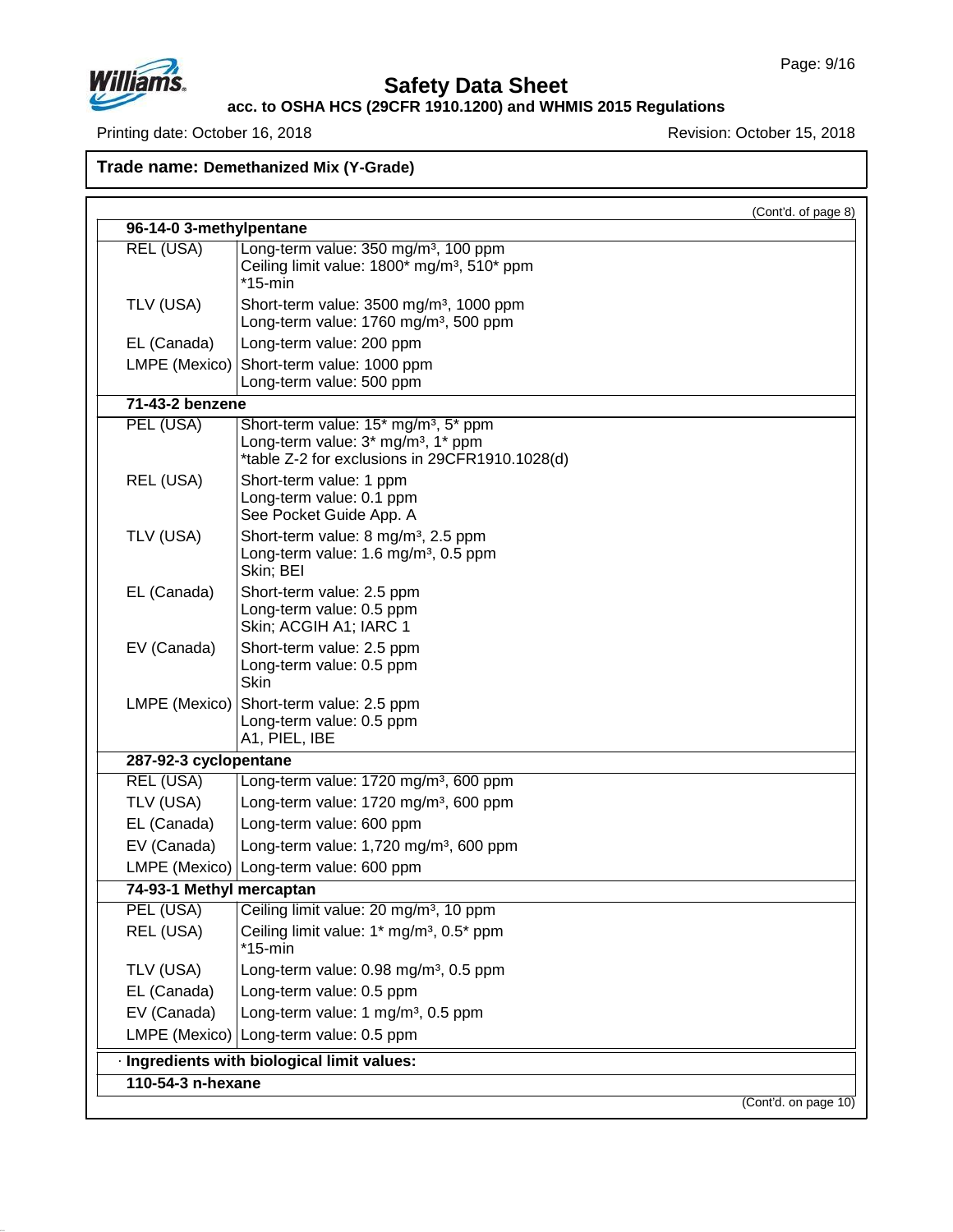

**acc. to OSHA HCS (29CFR 1910.1200) and WHMIS 2015 Regulations**

Printing date: October 16, 2018 **Printing date: October 16, 2018** 

## **Trade name: Demethanized Mix (Y-Grade)**

|                                           | (Cont'd. of page 9)                                                                                                                                                                                                                                                                                                                                                                                                                                                                                          |
|-------------------------------------------|--------------------------------------------------------------------------------------------------------------------------------------------------------------------------------------------------------------------------------------------------------------------------------------------------------------------------------------------------------------------------------------------------------------------------------------------------------------------------------------------------------------|
| BEI (USA)   0.4 mg/L                      | Medium: urine                                                                                                                                                                                                                                                                                                                                                                                                                                                                                                |
|                                           | Time: end of shift at end of workweek                                                                                                                                                                                                                                                                                                                                                                                                                                                                        |
|                                           | Parameter: 2.5-Hexanedione without hydrolysis                                                                                                                                                                                                                                                                                                                                                                                                                                                                |
| $71-43-2$ benzene                         |                                                                                                                                                                                                                                                                                                                                                                                                                                                                                                              |
|                                           | BEI (USA) 25 µg/g creatinine                                                                                                                                                                                                                                                                                                                                                                                                                                                                                 |
|                                           | Medium: urine                                                                                                                                                                                                                                                                                                                                                                                                                                                                                                |
|                                           | Time: end of shift Parameter                                                                                                                                                                                                                                                                                                                                                                                                                                                                                 |
|                                           | Parameter: S-Phenylmercapturic acid (background                                                                                                                                                                                                                                                                                                                                                                                                                                                              |
|                                           | 500 µg/g creatinine                                                                                                                                                                                                                                                                                                                                                                                                                                                                                          |
|                                           | Medium: urine                                                                                                                                                                                                                                                                                                                                                                                                                                                                                                |
|                                           | Time: end of shift                                                                                                                                                                                                                                                                                                                                                                                                                                                                                           |
|                                           | Parameter: t,t-Muconic acid (background)                                                                                                                                                                                                                                                                                                                                                                                                                                                                     |
|                                           | · General protective and hygienic measures:<br>The usual precautionary measures for handling chemicals should be followed.<br>Keep away from foodstuffs, beverages and feed.<br>Immediately remove all soiled and contaminated clothing.<br>Wash hands before breaks and at the end of work.<br>Store protective clothing separately.<br>Do not inhale gases / fumes / aerosols.<br>Avoid contact with the eyes and skin.<br>· Engineering controls: Provide adequate ventilation.<br>· Breathing equipment: |
|                                           | Self-contained respiratory protective device should be used in case of large spills or leaks.                                                                                                                                                                                                                                                                                                                                                                                                                |
| · Protection of hands:<br>Eye protection: | Wear gloves for protection against thermal and mechanical hazards according to OSHA and NIOSH rules.                                                                                                                                                                                                                                                                                                                                                                                                         |
|                                           | Safety glasses                                                                                                                                                                                                                                                                                                                                                                                                                                                                                               |
| <b>Body protection:</b>                   | Follow relevant national guidelines concerning the use of protective eyewear.<br>Protective work clothing<br>Wear appropriate protective clothing.<br>· Limitation and supervision of exposure into the environment<br>No relevant information available.<br>· Risk management measures No relevant information available.                                                                                                                                                                                   |

# **9 Physical and chemical properties**

47.0.13

· **Information on basic physical and chemical properties**

(Cont'd. on page 11)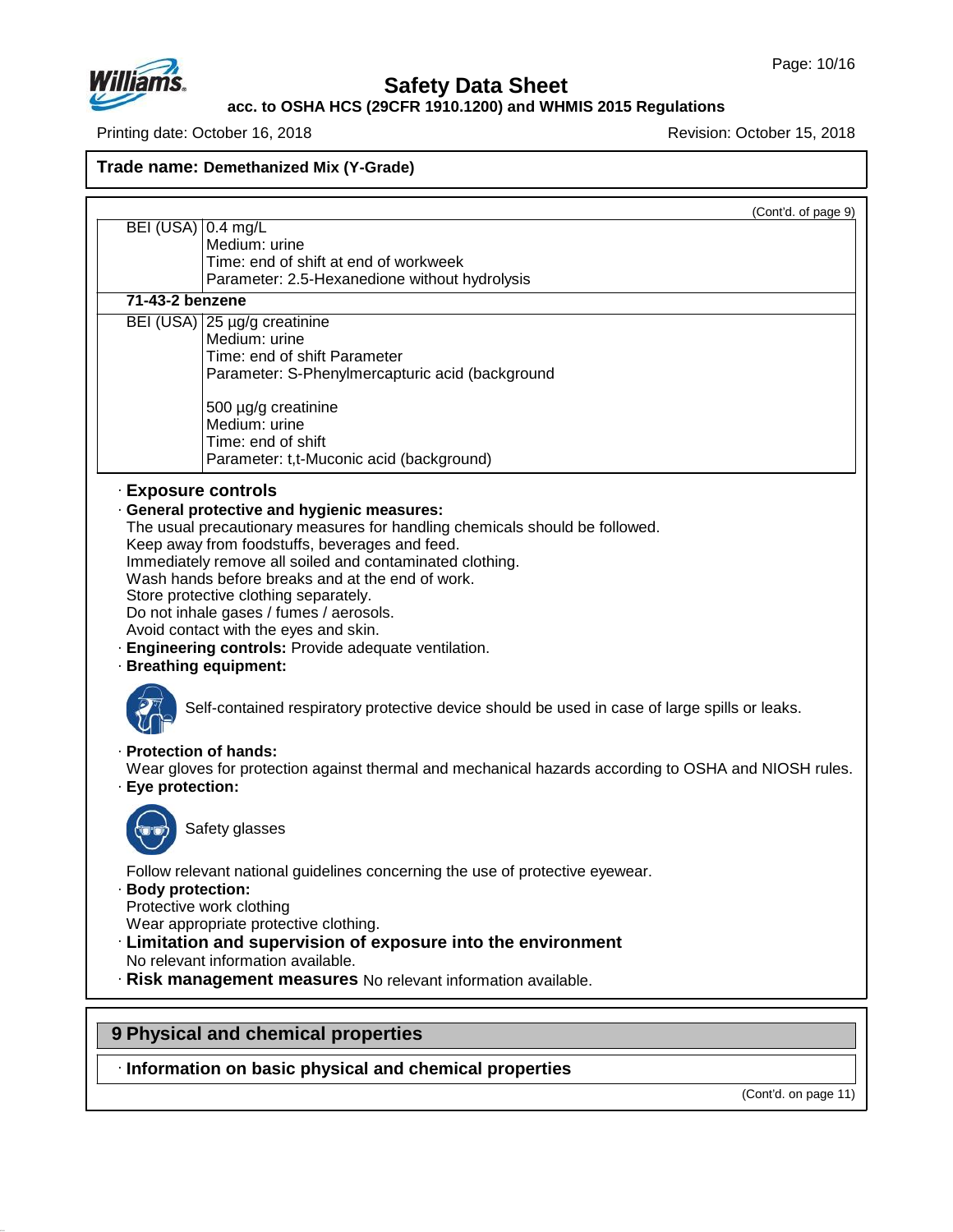

**acc. to OSHA HCS (29CFR 1910.1200) and WHMIS 2015 Regulations**

Printing date: October 16, 2018 **Printing date: October 15, 2018** 

## **Trade name: Demethanized Mix (Y-Grade)**

|                                                          | (Cont'd. of page 10)                                                                           |
|----------------------------------------------------------|------------------------------------------------------------------------------------------------|
| · Appearance:                                            |                                                                                                |
| Form:                                                    | Gas (may contain up to 10% liquids due to heavier<br>hydrocarbons)                             |
| Color:                                                   | Colorless                                                                                      |
| · Odor:                                                  | Normally odorless. Pungent odor observed if mercaptans are                                     |
| · Odor threshold:                                        | present.<br>Not determined.                                                                    |
|                                                          |                                                                                                |
| · pH-value:                                              | Not determined.                                                                                |
| · Melting point/Melting range:                           | Not determined.                                                                                |
| · Boiling point/Boiling range:                           | $-153.9$ °C (-245 °F)                                                                          |
| · Flash point:                                           | $-51.1$ °C ( $-60$ °F)                                                                         |
| · Flammability (solid, gaseous):                         | Extremely flammable liquefied gas.                                                             |
| · Auto-ignition temperature:                             | 215.6 °C (420.1 °F)                                                                            |
| · Decomposition temperature:                             | Not determined.                                                                                |
| · Danger of explosion:                                   | Product is not explosive. However, formation of explosive air/<br>vapor mixtures are possible. |
| <b>Explosion limits</b>                                  |                                                                                                |
| Lower:                                                   | 1.8 Vol %                                                                                      |
| Upper:                                                   | 9.2 Vol %                                                                                      |
| · Oxidizing properties:                                  | Not determined.                                                                                |
| · Vapor pressure at 37.8 °C (100 °F):                    | 7173 mmHg (138.7 psia)                                                                         |
| · Density:                                               |                                                                                                |
| Relative density at 15.6 °C (60.1 °F):                   | 0.54                                                                                           |
| Vapor density:                                           | Not determined.                                                                                |
| Relative vapor density at 20 °C (68 °F): 1.754 (air = 1) |                                                                                                |
| <b>Evaporation rate:</b>                                 | Not applicable.                                                                                |
| · Solubility in / Miscibility with                       |                                                                                                |
| Water:                                                   | Not miscible or difficult to mix.                                                              |
| · Partition coefficient (n-octanol/water):               | Not determined.                                                                                |
| · Viscosity                                              |                                                                                                |
| Dynamic:                                                 | Not determined.                                                                                |
| Kinematic:                                               | Not determined.                                                                                |
| Other information                                        | No relevant information available.                                                             |

## **10 Stability and reactivity**

· **Reactivity:** No data available for self-reactivity.

· **Chemical stability:** Stable under normal temperatures and pressures.

· **Thermal decomposition / conditions to be avoided:**

Danger of receptacles bursting because of high vapor pressure if heated.

· **Possibility of hazardous reactions**

Extremely flammable gas.

47.0.13

(Cont'd. on page 12)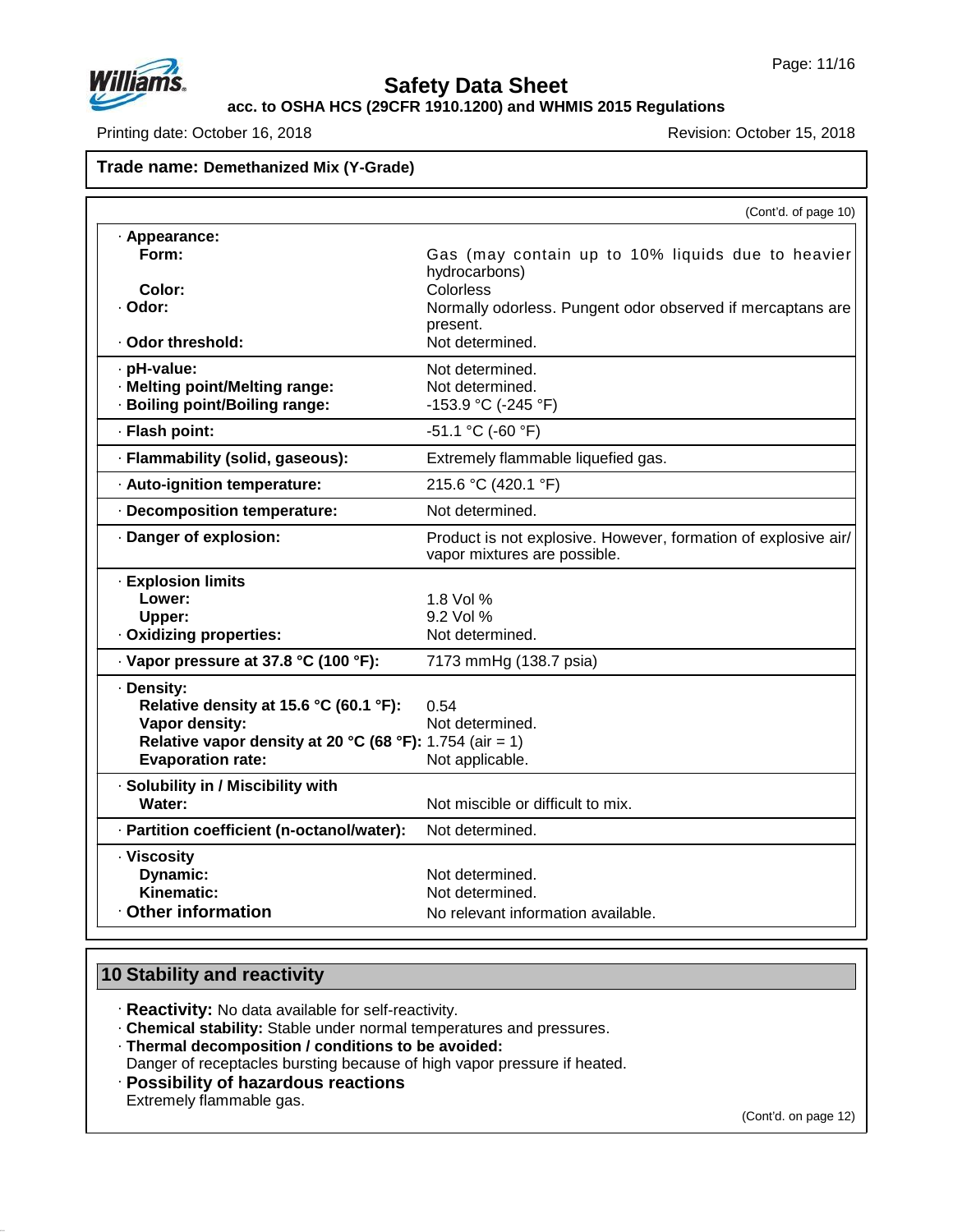

**acc. to OSHA HCS (29CFR 1910.1200) and WHMIS 2015 Regulations**

Printing date: October 16, 2018 **Revision: October 15, 2018** Revision: October 15, 2018

**Trade name: Demethanized Mix (Y-Grade)**

(Cont'd. of page 11)

Reacts with halogenated compounds. Develops readily flammable gases / fumes. Reacts with oxidizing agents. Can form explosive mixtures in air if heated above flash point and/or when sprayed or atomized. Hazardous gases may be released if heated above the decomposition point.

- · **Conditions to avoid** Excessive heat. Keep ignition sources away - Do not smoke.
- · **Incompatible materials Oxidizers** Halogenated compounds.

#### · **Hazardous decomposition products** Under fire conditions only: Carbon monoxide and carbon dioxide

### **11 Toxicological information**

### · **Information on toxicological effects**

· **Acute toxicity:** Based on available data, the classification criteria are not met.

#### · **LD/LC50 values that are relevant for classification:**

**108-87-2 methylcyclohexane** Oral LD50 2,250 mg/kg (mouse) **142-82-5 heptane** Oral LD50 >5,000 mg/kg (rat) (Estimate) **110-82-7 cyclohexane** Oral LD50 12,705 mg/kg (rat) **71-43-2 benzene** Oral LD50 4,894 mg/kg (rat) Inhalative  $\lfloor$  LC50/4h $\rfloor$ 9,980 mg/l (mouse) · **Primary irritant effect:** · **On the skin:** Irritant to skin and mucous membranes. · **On the eye:** Based on available data, the classification criteria are not met. · **Sensitization:** Based on available data, the classification criteria are not met. · **IARC (International Agency for Research on Cancer):** 71-43-2 benzene 1 · **NTP (National Toxicology Program):** 71-43-2 benzene K · **OSHA-Ca (Occupational Safety & Health Administration):** 71-43-2 benzene · **Probable route(s) of exposure:** Inhalation. Eye contact. Skin contact.

- · **Germ cell mutagenicity:** May cause genetic defects.
- · **Carcinogenicity:** May cause cancer.

47.0.13

(Cont'd. on page 13)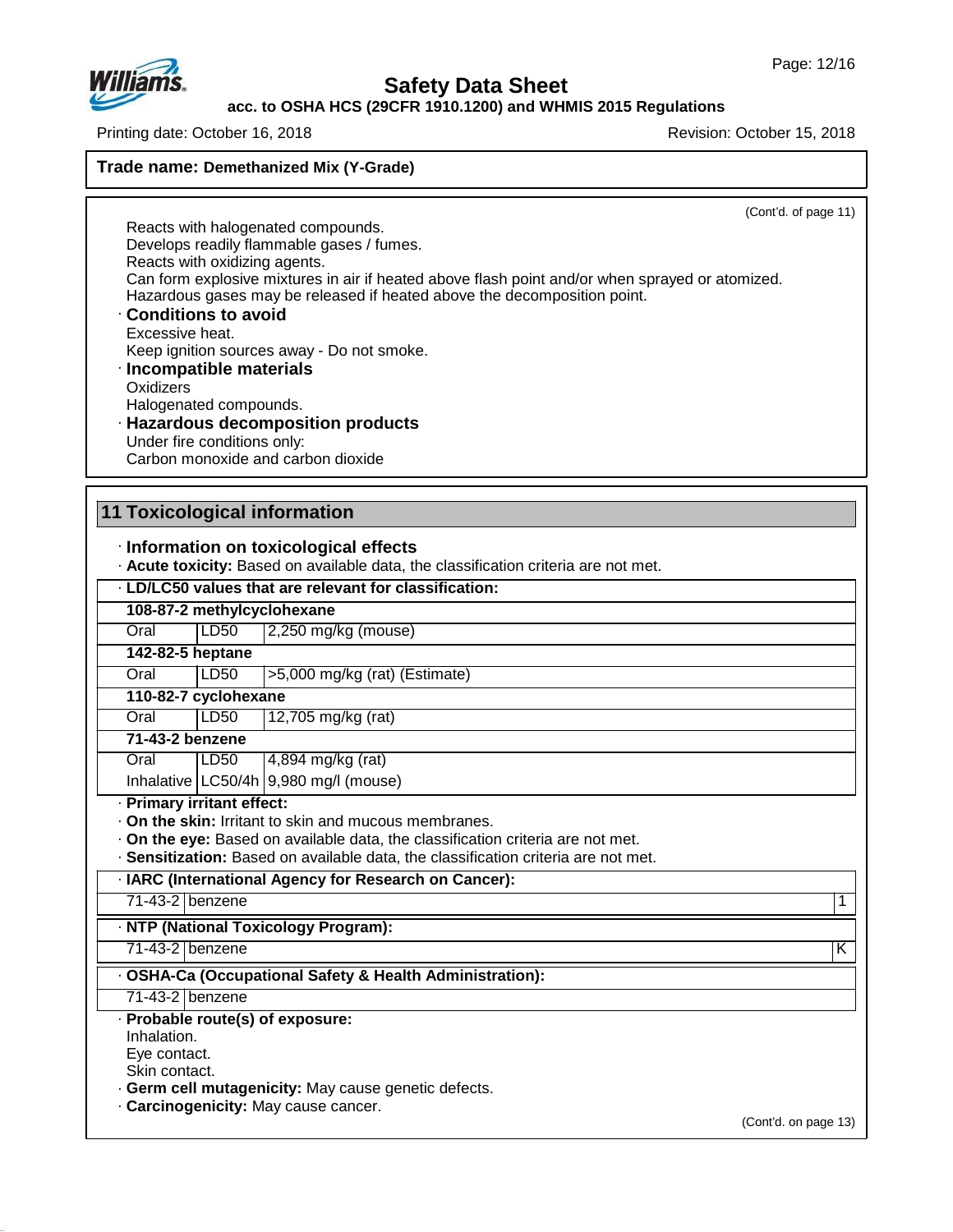

**acc. to OSHA HCS (29CFR 1910.1200) and WHMIS 2015 Regulations**

Printing date: October 16, 2018 **Revision: October 15, 2018** Revision: October 15, 2018

**Trade name: Demethanized Mix (Y-Grade)**

(Cont'd. of page 12)

- · **Reproductive toxicity:** Suspected of damaging fertility or the unborn child.
- · **STOT-single exposure:** May cause drowsiness ordizziness.
- · **STOT-repeated exposure:** Based on available data, the classification criteria are not met.
- · **Aspiration hazard:** May be fatal if swallowed and enters airways.

## **12 Ecological information**

- · **Toxicity**
- · **Aquatic toxicity** Toxic to aquatic life with long lasting effects.
- · **Persistence and degradability** No relevant information available.
- · **Bioaccumulative potential:** No relevant information available.
- · **Mobility in soil:** No relevant information available.
- · **Ecotoxical effects:**
- · **Remark:** Toxic for fish
- · **Additional ecological information**
- · **General notes:** Toxic for aquatic organisms
- · **Results of PBT and vPvB assessment**
- · **PBT:** Not applicable.
- · **vPvB:** Not applicable.
- · **Other adverse effects** No relevant information available.

## **13 Disposal considerations**

#### · **Waste treatment methods**

· **Recommendation:**

47.0.13

The user of this material has the responsibility to dispose of unused material, residues and containers in compliance with all relevant local, state and federal laws and regulations regarding treatment, storage and disposal for hazardous and nonhazardous wastes.

- · **Uncleaned packagings**
- · **Recommendation:** Disposal must be made according to official regulations.

| ∙ UN-Number                     |                            |
|---------------------------------|----------------------------|
| · DOT, ADR, IMDG, IATA          | UN1075                     |
| $\cdot$ UN proper shipping name |                            |
| · DOT, IATA                     | Petroleum gases, liquefied |
| · ADR, IMDG                     | PETROLEUM GASES, LIQUEFIED |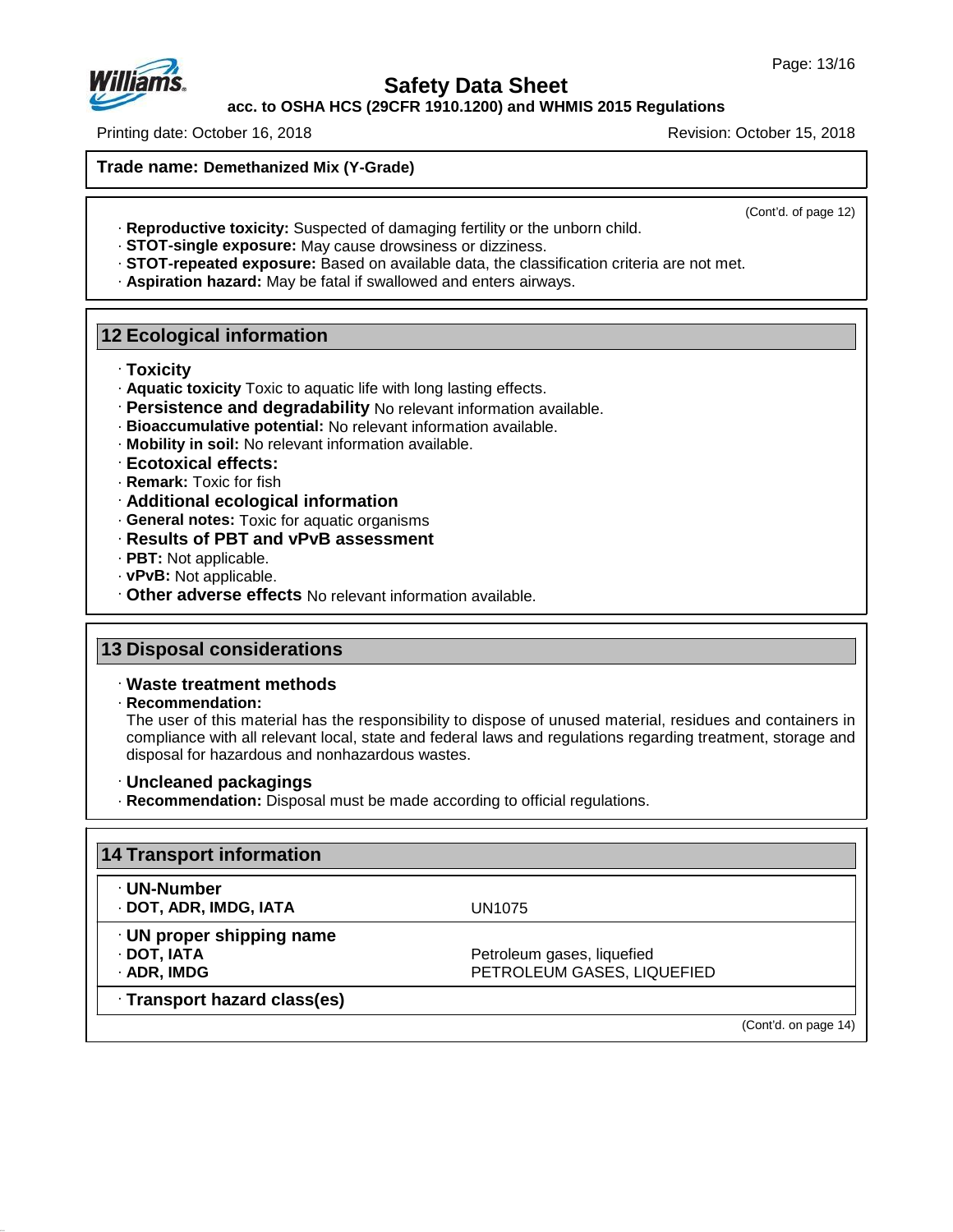

### **acc. to OSHA HCS (29CFR 1910.1200) and WHMIS 2015 Regulations**

Printing date: October 16, 2018 **Printing date: October 16, 2018** Revision: October 15, 2018

**Trade name: Demethanized Mix (Y-Grade)** (Cont'd. of page 13) · **DOT** · **Class** 2.1 · **Label** 2.1 · **ADR** · **Class** 2.1 2F · **Label** 2.1 · **IMDG, IATA** · **Class** 2.1 · **Label** 2.1 · **Packing group** This UN-number is notassigned a packing group. · **Environmental hazards** Product contains environmentally hazardous substances: heptane, cyclohexane · **Marine pollutant:** Yes · **Special precautions for user** Not applicable. · **Danger code (Kemler):** 21  $\cdot$  **EMS** Number: · **Transport in bulk according to Annex II of MARPOL73/78** and the IBC Code Not applicable. · **Transport/Additional information:** · **IATA** Cargo Aircraft Only.

## **15 Regulatory information**

47.0.13

· **Safety, health and environmental regulations/legislation specific for the substance or mixture** (Cont'd. on page 15)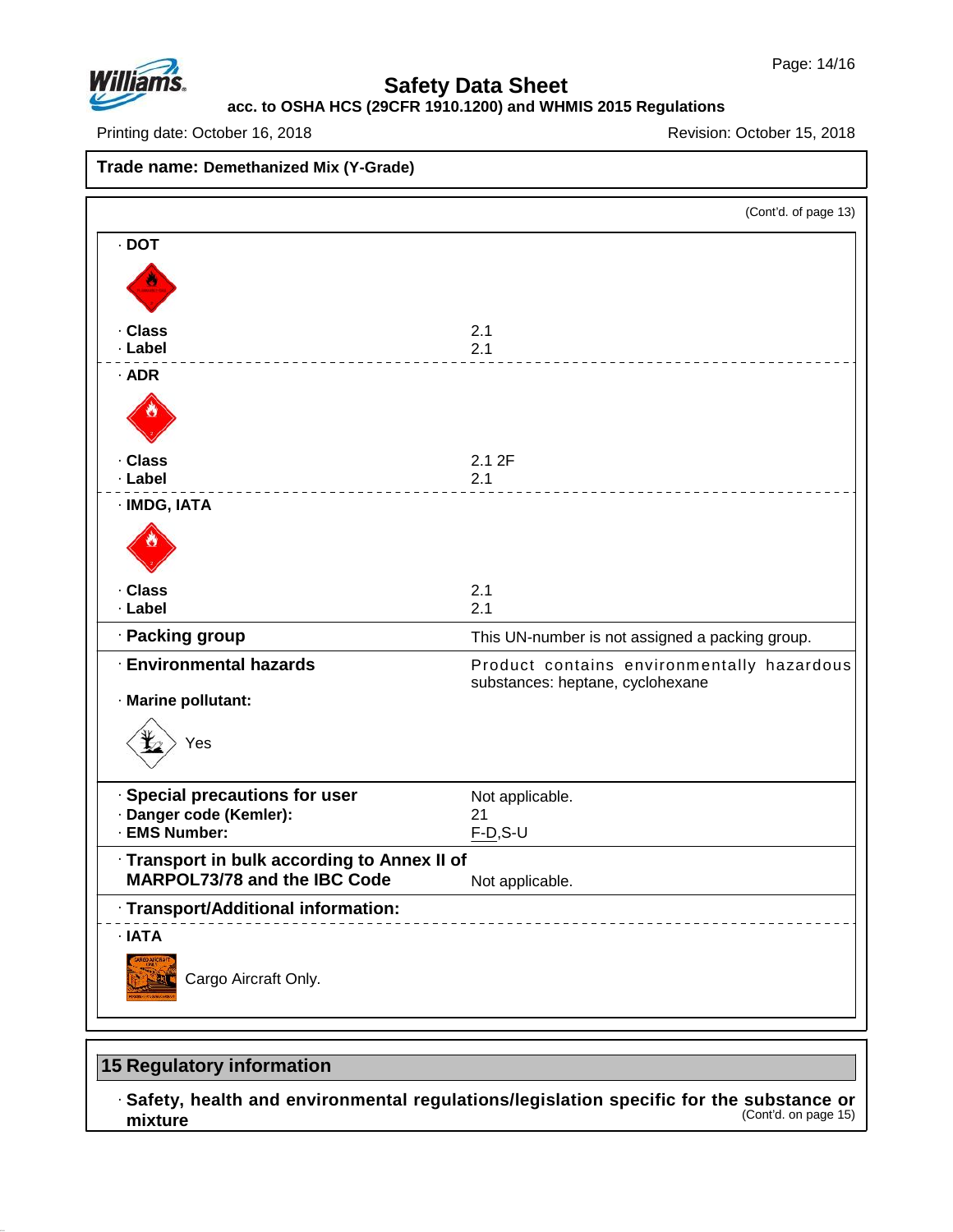

# **Safety Data Sheet**

**acc. to OSHA HCS (29CFR 1910.1200) and WHMIS 2015 Regulations**

Printing date: October 16, 2018 **Printing date: October 16, 2018** 

| · SARA<br>· Section 302 (extremely hazardous substances):                                           |               |
|-----------------------------------------------------------------------------------------------------|---------------|
| None of the ingredients are listed.                                                                 |               |
| · Section 355 (extremely hazardous substances):                                                     |               |
| 74-93-1 methanethiol                                                                                |               |
| · Section 313 (Specific toxic chemical listings):                                                   |               |
| 110-54-3 n-hexane                                                                                   |               |
| 110-82-7 cyclohexane                                                                                |               |
| 71-43-2 benzene                                                                                     |               |
| 74-93-1 Methyl mercaptan                                                                            |               |
| · TSCA (Toxic Substances Control Act)                                                               |               |
| All ingredients are listed.                                                                         |               |
| · Clean Air Act (CAA) Section 112(r) Accidental Release Prevention (40 CFR 68.130):                 |               |
| 74-98-6 Propane                                                                                     | 10000         |
| 74-84-0 Ethane                                                                                      | 10000         |
| 106-97-8 butane                                                                                     | 10000         |
| 75-28-5   isobutane                                                                                 | 10000         |
| 78-78-4 isopentane                                                                                  | 10000         |
| 109-66-0 pentane                                                                                    | 10000         |
| 74-93-1 Methyl mercaptan                                                                            | 10000         |
|                                                                                                     |               |
| · Proposition 65 (California)<br>Chemicals known to cause cancer:                                   |               |
| 71-43-2 benzene                                                                                     |               |
|                                                                                                     |               |
| Chemicals known to cause developmental toxicity for females:<br>None of the ingredients are listed. |               |
|                                                                                                     |               |
| Chemicals known to cause developmental toxicity for males:                                          |               |
| 110-54-3   n-hexane                                                                                 |               |
| 71-43-2 benzene                                                                                     |               |
| Chemicals known to cause developmental toxicity:                                                    |               |
| 71-43-2 benzene                                                                                     |               |
| · EPA (Environmental Protection Agency):                                                            |               |
| 110-54-3 n-hexane                                                                                   | $\mathbf{II}$ |
| 142-82-5 heptane                                                                                    | D             |
| 110-82-7 cyclohexane                                                                                |               |
| 71-43-2 benzene                                                                                     | A, K/L        |
| · IARC (International Agency for Research on Cancer):                                               |               |
| 71-43-2 benzene                                                                                     | 1             |